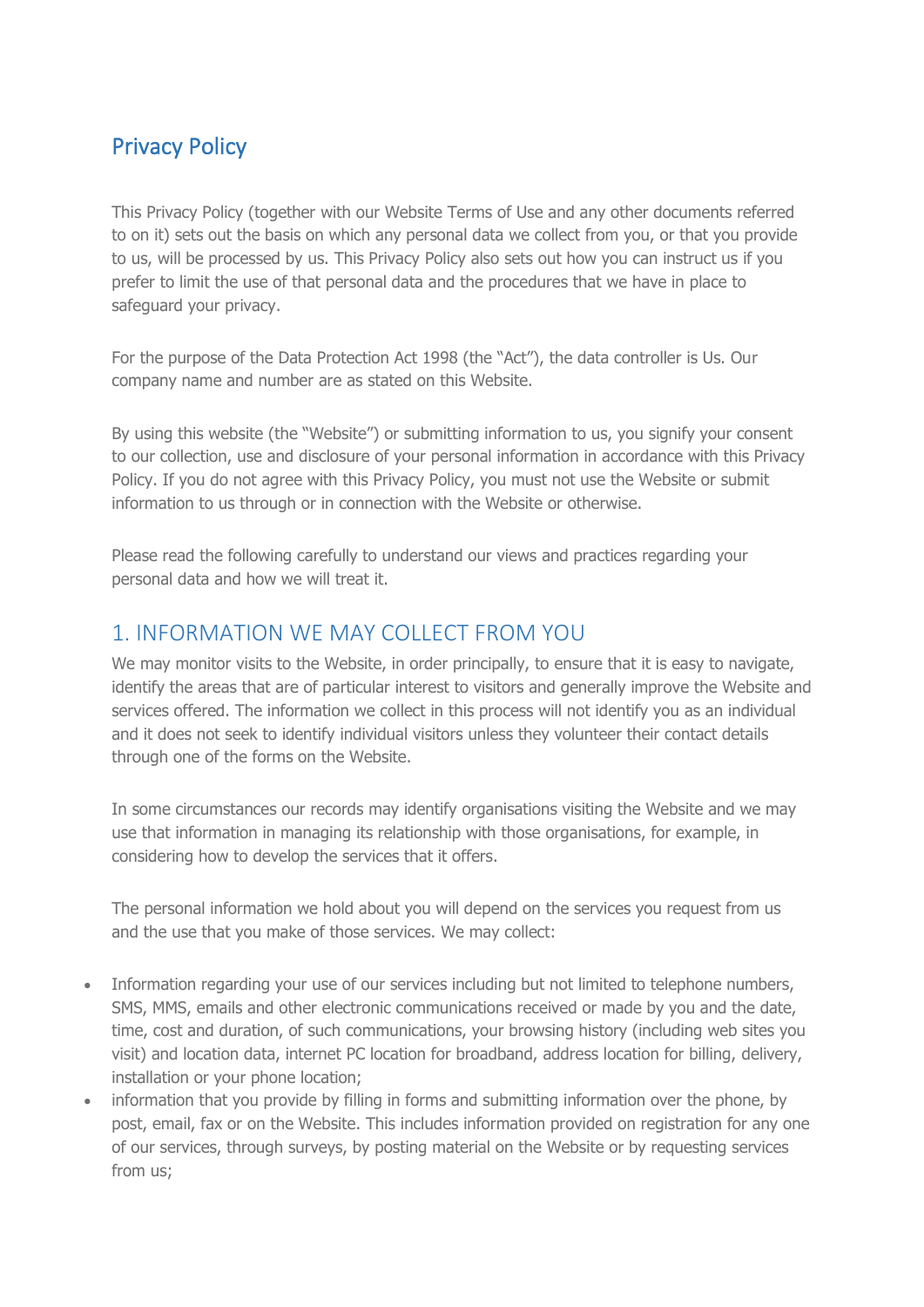- if you contact us, whether through the Website or otherwise (for example, by post, email, fax, phone, text message) we may keep a record of that correspondence. For example, if you submit a query, a complaint or a refund request, report a problem with our service or Website, or otherwise liaise with our customer service, technical support or any other department in our company we may keep such record;
- your debit or credit card details;
- your account name and account numbers held by financial institutions from which your payments for services provided by us are made;
- information obtained as a result of credit checks which you authorise us to carry out;
- records of communications between you and us relating to services provided by us to you;
- records of use made by you of services provided by us to you;
- calling line identification/connection logs. when you connect to our remote access servers;
- your IP address (this is your computer's individual identification number for internet connection) is automatically logged by our web server. This is used to note your interest in this Website; and
- details of your visits to our Website (including, but not limited to, traffic data, location data, weblogs and other communication data and the resources that you access. The above information may include any personal information that relates to and identifies you, including but not limited to your name, date of birth, postal address, e-mail address, telephone number, bank account details, and any other information collected as set out in the above list.

We may check some of the information that you provide against third party databases to confirm that it is accurate.

In some cases, for example where we carry out credit checks or collect information from organisations to whom we outsource functions, your personal information will be collected indirectly.

We may also ask you to complete surveys that we use for research purposes, although you do not have to respond to them.

# 2. HOW WE MAY USE THE INFORMATION COLLECTED FROM YOU

We may process this information for the purpose of:

- providing you with electronic communications services including, without limitation: (i) provisioning or connecting your service; (ii) network routing; (iii) investigating and fixing faults in relation to the services and (iv) investigating complaints;
- following up any payments that you may owe us, administering contractual agreements or arrangements necessary to provide services to you; informing you about services and events provided or organised by us that may be of interest to you;
- enhancing and personalising the services that we offer to you];
- administering accounts records;
- providing you access to all parts or features of our services or the Website;
- communicating with you on any matter relating to the provision generally of our services;
- dealing with your inquiries and requests, including contacting you if necessary;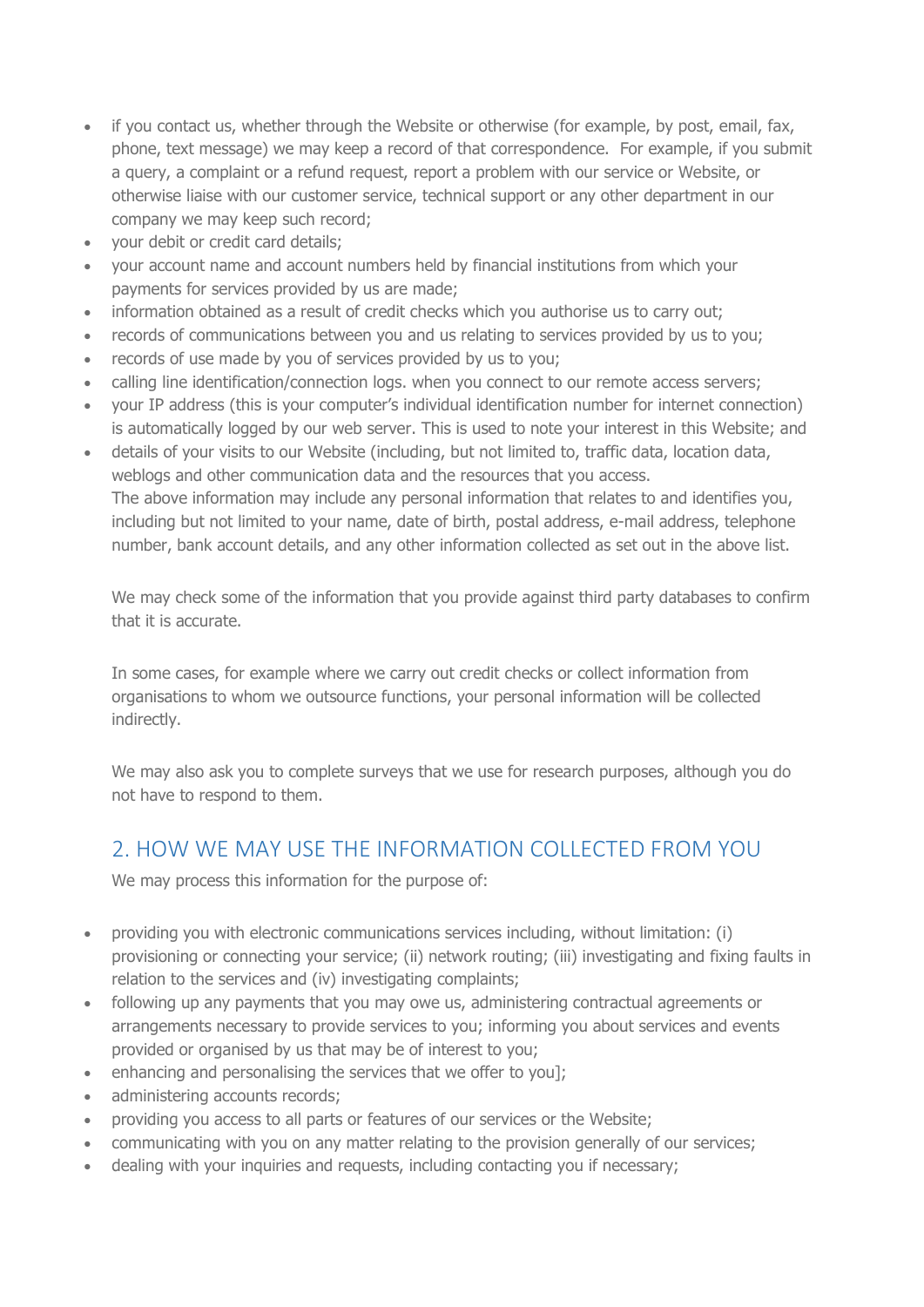- carrying out our obligations arising from any contracts entered into between you and us;
- processing your payment;
- contacting you for your views on our services and notifying you occasionally about important changes or developments to our services or the Website;
- carrying out market research campaigns;
- improving and developing our services or the Website;
- ensuring that content from our Website is presented in the most effective manner for you and for your computer or mobile device;
- performing research and statistical analysis and analysing markets and producing reports; and
- debt recovery or debt tracing, crime, fraud and money laundering compliance. We may also use your personal information, or permit selected third parties to use your data, to provide you with information about goods and services which may be of interest to you and we or they may contact you about this by email, post or telephone. If you prefer not to receive information from Us or from our selected third parties for marketing purposes, please tick the relevant box situated on the form on which we collect your data, (e.g. the order form or registration form) if applicable, or send an e-mail message via the 'Contact Us' link on this website

Our contracts form part of our communications services plus other ancillary services such as mailing, credit checking, provisioning, billing, printing, verification of sales and fault fixing to external service providers. We may disclose your personal information to these organisations but only so that they can provide you with the services that we have contracted out.

We may disclose your personal information to other telecommunications service and equipment providers, our related corporate bodies, resellers, credit providers, credit reporting agencies, organisations to whom we outsource services, and our business partners and associates. At your request, we may disclose your information to directory providers so that your information can appear in telephone directories. Personal information shared with related corporate bodies may include your name, address, and service history.

We may analyse information about you including your calling, browsing, searching and location data on a personalised basis always in accordance with data protection legislation. We may transfer this data to authorised third parties and we may use it to tailor our (or our authorised third parties) offers, promotions, adverts or commercial communications.

We may also gather this information and statistics on aggregated basis for the purposes of monitoring the usage of the Website and our services and may provide such aggregate information to third parties such as advertisers, telecoms carriers, content providers our affiliated companies or prospective business partners. These statistics will not include information that can be used to identify you.

If you stop using our services or the Website, or your permission to use the Website or our services is terminated, we may continue to use and disclose your personal information in accordance with this Privacy Policy (as amended from time to time) and as permitted by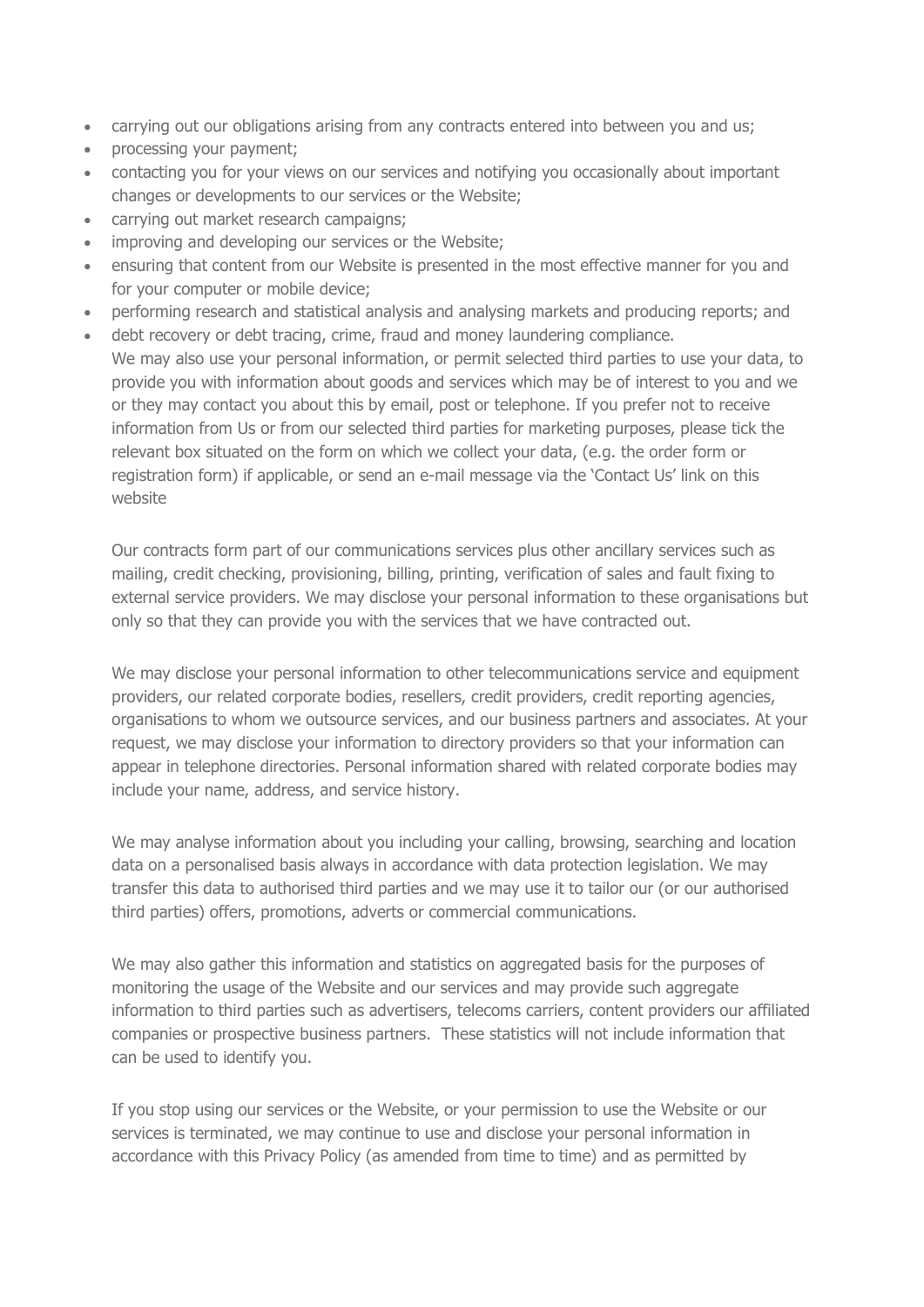law. However, if you wish us to stop e-mailing you with information in connection with the Website or our services, please send your request via the 'Contact Us' link on this website.

#### 3. INFORMATION SECURITY

If you are aged 16 or under, you will need your parent or guardian's permission before providing any personal data. Otherwise, you are not allowed to provide us with personal information.

The internet is not a secure medium. However, we have put in place various security procedures with regards to the Website and your electronic communications with us, as set out in this policy.

Please be aware that communications over the internet, such as emails/webmails are not secure unless they have been encrypted. Your communications may route through a number of countries before being delivered – this is the nature of the World Wide Web/internet.

We cannot accept responsibility for any unauthorised access or loss of personal information that is beyond our control. You must not share your password which give you access to any of our services. Your passwords and any other secret information are your responsibility, and must not be disclosed to any third party.

We believe that we have appropriate policies, rules and technical measures to protect the personal data that we have under our control (having regard to the type and amount of that data) from unauthorised access, improper use or disclosure, unauthorised modification, unlawful destruction or accidental loss. Our web server is capable of up to 128bit SSL encryption. Note however, that our web server can only choose the highest common level with your browser. If you use older browsers, you may find that it only supports 40bit or 56bit encryption.

We may contract with third parties to provide certain services on our behalf. Please note that if they collect any personal data on their own behalf they would be obliged to provide you with their own privacy policy. You should review their privacy policies carefully.

All of our employees and data processors that have access to, and are associated with, the processing of your personal information are obliged to respect the confidentiality of our visitors' information.

We may need to disclose your data, if required by law or when requested to by requlatory bodies or law enforcement organisations, which may use your data for regulatory purposes.

The data you provide to us may be transferred to third parties located outside the European Economic Area ("EEA"). Countries outside the EEA do not always have adequate data protection laws and security measures. However we will take reasonable steps to ensure that your data is processed by third parties in accordance with the data protection act 1998 and our privacy policy.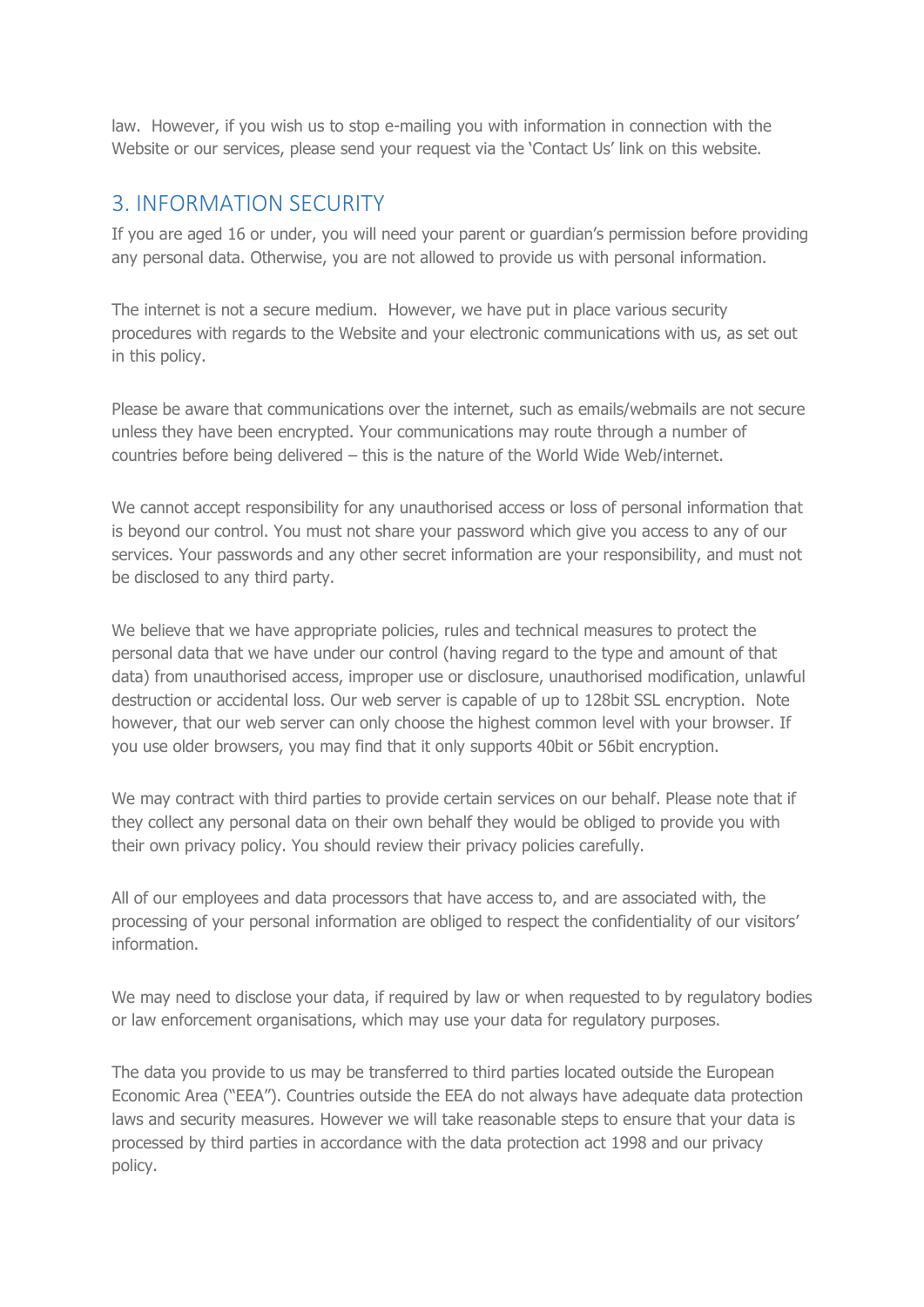# 4. TO WHOM WILL YOUR INFORMATION BE DISCLOSED?

Your information may, for the purposes set out in this Privacy Policy, be disclosed for processing:

- to other electronic communications service and equipment providers;
- to organisations to whom we outsource services, and our business partners and associates; we will reasonably ensure that anyone to whom we pass your information agrees to treat your information with the same level of protection as if we were dealing with it;
- to regulatory bodies for the purposes of monitoring and/or enforcing our compliance with any regulatory rules/codes or where required by law, regulation or legal proceedings;
- to a competent authority in response to a valid, legally compliant request by a competent authority;
- to our employees;
- where we, or an affiliate processing your data on our behalf, are compelled to do so by law;
- to third parties from whom you have chosen to receive marketing information;
- to auditors or contractors or other advisers auditing, assisting with or advising on any of our business purposes;
- to insurance companies and administrators where you decide to take an insurance policy through us;
- to any third party where such disclosure is required in order to enforce or apply our Website Terms of Use or our terms and conditions and/or other agreements, or to protect the rights, property, or safety of our company, our customers or others. This includes exchanging information with other companies and organisations for the purposes of fraud protection and credit risk reduction;
- to our other affiliates, including our respective partners, agents and sub contractors (including prospective partners, agents and subcontractors). This may include your name, address, and service history;
- to prospective sellers or buyers of our business or any of our assets;
- to third party consultants, contractors or other service providers who may access your personal information when providing services (including but not limited to IT support services) to us; and
- in emergency situations when we have a reason to believe that someone' physical safety is at risk;

# 5. DATA RETENTION

We will only retain information for as long as this is needed including for billing and for accountancy purposes. However, in certain circumstances and to comply with the Regulation of Investigatory Powers Act 2000 (RIPA) and any other applicable legislation.

We may retain the information below for a minimum time of 6 months and no longer than 2 years:

- data necessary to trace and identify the source of a communication (telephone number, name and address of subscriber, sender's IP address, etc.);
- data necessary to identify the recipient of a communication (number dialled, name and address of recipient, IP address of recipient, etc.);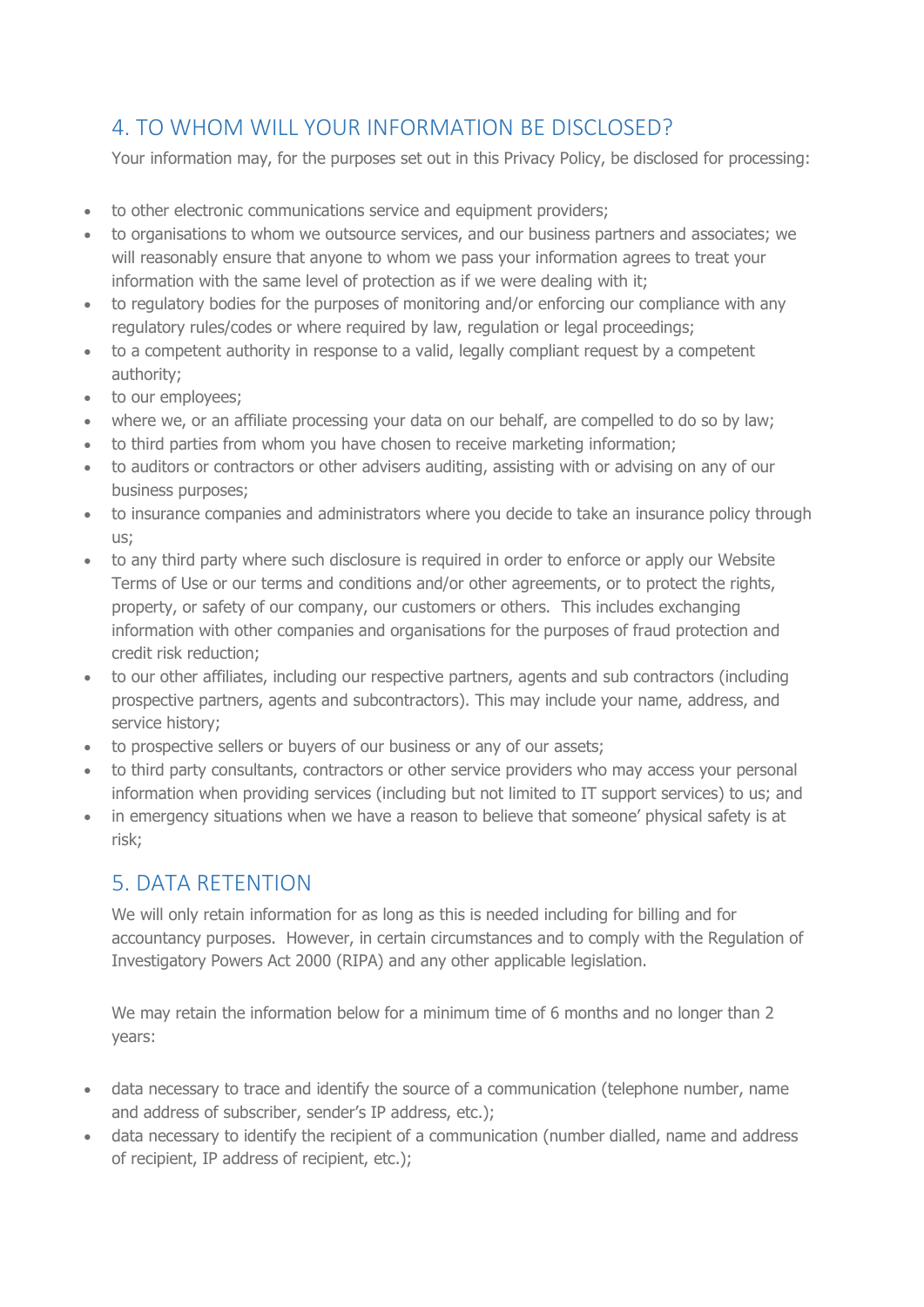- data necessary to identify the date, time and duration of a communication (date of the communication, start and end time of a telephone conversation, logo-on and log-off time of internet access service);
- data necessary to identify the type of communication;
- data necessary to identify users' communication equipment or what purports to be their equipment;
- cell site data necessary to identify the location of mobile communication equipment; and
- digital Subscriber Line (DSL) or other end point of the originator of a communication.

### 6. YOUR RIGHTS OF ACCESS IN RELATION TO YOUR INFORMATION

You can write to us at any time to obtain a copy of your information and to have any inaccuracies corrected. Where appropriate, you may have your personal information erased, rectified, amended or completed. Please write to our registered address or email us via the 'Contact Us' link on this site.

Please quote your name and address. We should be grateful if you would also provide brief details of the information of which you would like a copy or which you would like to be corrected (this helps us to more readily locate your data).

We will require proof of your identity before providing you with details of any personal information we may hold about you. We may charge a fee of  $£10$  to cover the administration costs involved in providing you with a copy of your information.

# 7. COOKIES

Pieces of information transferred to your computer's hard disk from a website are known as cookies. They allow our Website to store information about your browsing patterns, making the Website more useful to you. Many major sites use cookies; in fact, they are commonly used throughout the internet to offer personalised services. Most browsers are automatically set to accept cookies. Each time you use our Website, the cookie is accessed. This way, we can track the features you use and the pages and content that you view on the Website to help personalise your experience. Where you are allocated log-in details, we may also use cookies (but only if you so choose) to let you automatically log-in to the Website so that you do not have to re-enter your email and/or password each time you visit.

You may disable cookie support on your browser but be aware that by doing so, you may lose certain features that require a cookie to work properly. We may use the information collected by the cookie to provide us with various statistics without identifying any individual.

Please contact us via the 'Contact Us' link on this site if you require information about disabling any cookies on the Website.

#### 8. YOUR CONSENT AND CHANGES TO THIS PRIVACY POLICY

By submitting any personal information to us, you consent to the use of information as set out in this Privacy Policy. We reserve the right to amend or modify this Privacy Policy and if we do so